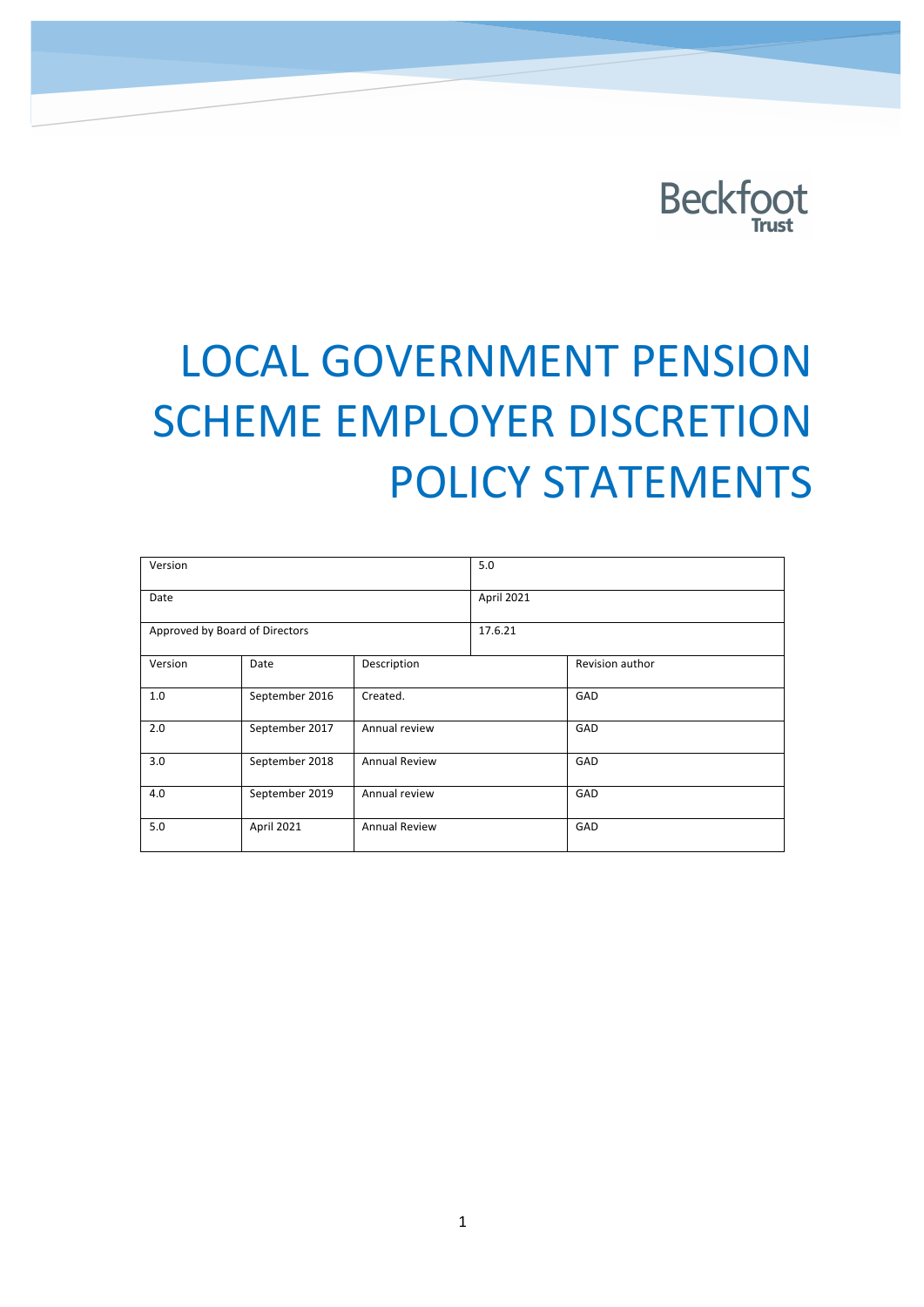### **INTRODUCTION**

Under *Regulation* 60 of the Local Government Pension Scheme Regulations 2013 (the LGPS **Regulations 2013**) and Paragraph 2(2) of Schedule 2 to the Local Government Pension *Scheme (Transitional Provisions, Savings and Amendment) Regulations 2014 (the LGPS* **Transitional Regulations 2014***)*, the Trust is required to make and publish policy statements on how they will exercise five specific discretions.

The Regulations require that in formulating a Policy Statement, Beckfoot Trust must have regard to the extent to which the exercise of its discretionary powers, unless properly limited, could lead to a serious loss of confidence in the public service. The Regulations also require that the Trust must be satisfied that its Policy Statements are workable, affordable and reasonable having regard to the foreseeable costs.

These Policy Statements apply to all employees of Beckfoot Trust who are current, former (or eligible to be) members of the Local Government Pension Scheme. For the avoidance of any doubt these Policy Statements do not apply to teachers who are members of the Teachers' Pension Scheme.

It should be noted that that none of the following discretionary powers is a contractual benefit or entitlement but instead decisions are made at the sole discretion of Beckfoot Trust within its current published policies which may be reviewed and amended at any time by the Trust, again at its sole discretion.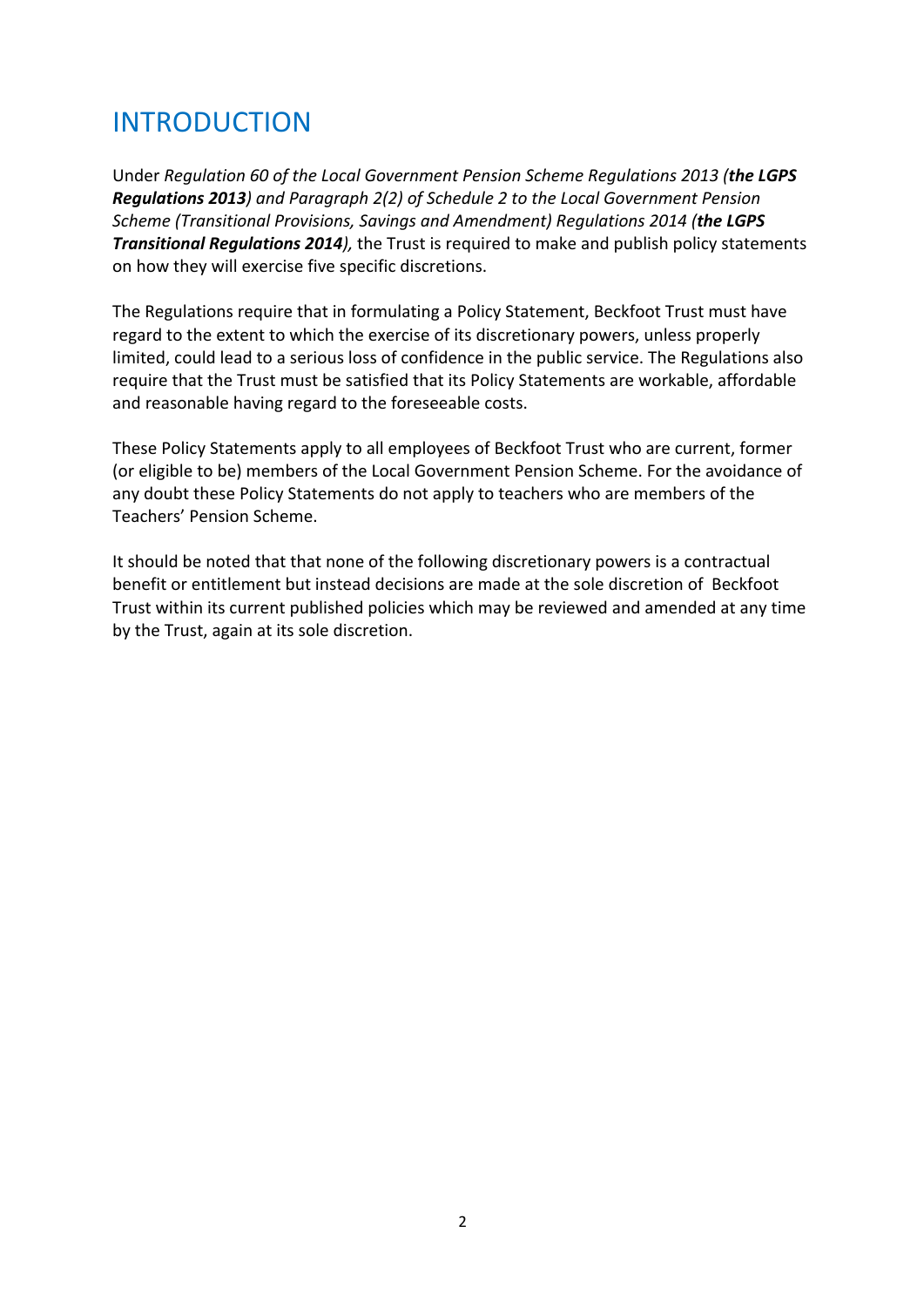## 1. SHARED COST ADDITIONAL PENSION **CONTRIBUTIONS**

The provisions of Regulation 16 (of the LGPS Regulations 2013) allow an active member who is paying into the main scheme to enter into an arrangement to pay additional contributions, either by regular contributions (Regulation  $16(2)$  (e)) or by a lump sum payment (Regulation  $16(4)$  (d)). This may be funded in whole or in part by Beckfoot Trust.

#### **Policy Statement**

Beckfoot Trust **does not** consider the exercise of this discretion to be an integral part of its employment policy. Employees may fully fund their own additional pension contributions should they so wish.

This discretion would only be exercised in the most exceptional circumstances having regard to the Trust's general policies and the particular circumstances of the case. Beckfoot Trust will only consider exercising this discretion in the most exceptional circumstances having particular regard to the following:

- The interests of the Trust;
- Any potential benefits or savings to the Trust;
- The member's personal circumstances;
- The additional contributions due to the Fund;
- Beckfoot Trust's ability to meet the cost of granting such an award;
- The funding position of Beckfoot Trust within the West Yorkshire Pension Fund.

Decisions as to whether to fund an active member's additional pension contributions shall be made by Beckfoot Trust's Board of Directors.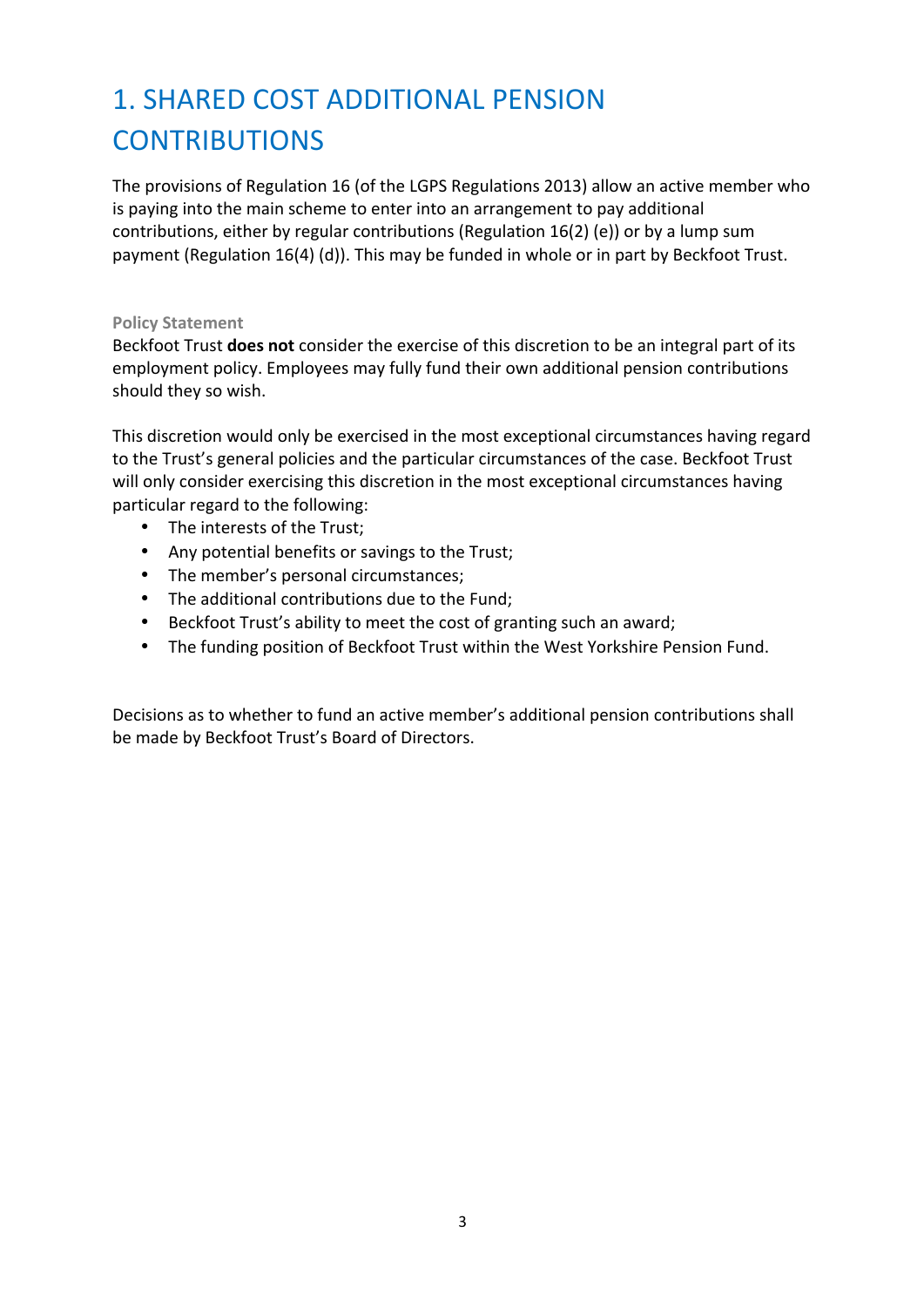### 2. AWARDING ADDITIONAL PENSION

The provisions of Regulation 31 (of the LGPS Regulations 2013) allow the employer to award additional annual pension up to the maximum allowed by the scheme rules provided that the member is active or within 6 months of leaving his/her employment when that employment was terminated on the grounds of redundancy or business efficiency or whose employment was terminated by mutual consent on grounds of business efficiency.

#### **Policy Statement**

Beckfoot Trust **does not** consider the exercise of this discretion in respect of employees whose employment is terminated on the grounds of redundancy or business efficiency, or terminated by mutual consent on the grounds of business efficiency, to be an integral part of its employment policy.

This discretion will only be exercised in the most exceptional circumstances having regard to Beckfoot Trust's general policies and the particular circumstances of the case. Beckfoot Trust **does not** consider the exercise of this discretion in relation to new hires or during employment to be an integral part of its recruitment and employment policy.

This discretion will only be exercised for recruitment or retention purposes in the most exceptional circumstances having regard to all the facts in each case though particularly where other elements available within the employee benefits package have not proved successful in securing recruitment or retention.

Beckfoot Trust will only consider exercising these discretions in the most exceptional circumstances having particular regard to the following:

- The interests of Beckfoot Trust;
- Any potential benefits or savings to the Trust;
- Other options that are, from time to time, available under Beckfoot Trust 's severance arrangements;
- The member's personal circumstances;
- The additional contributions due to the Fund;
- The ability of the Trust to meet the cost of granting such an award;
- The funding position of Beckfoot Trust within the West Yorkshire Pension Fund.

Decisions as to whether to fund an active member's additional pension contributions shall be made by Beckfoot Trust's Board of Directors.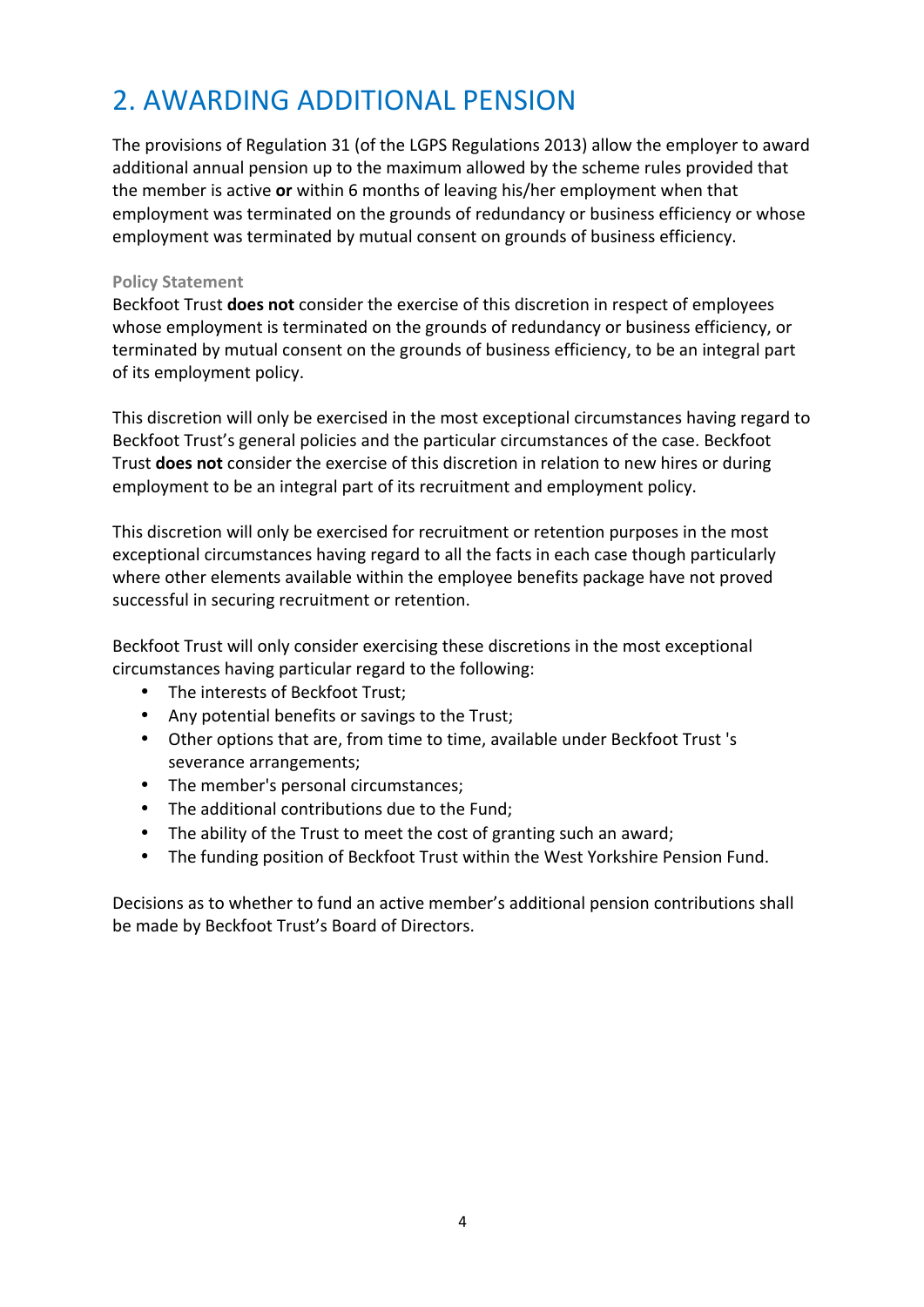### 3**.** FLEXIBLE RETIREMENT

The provisions of Regulation 30 (6) (of the LGPS Regulations 2013) permits an employee who has attained the age of 55 or above and who is a member of the Local Government Pension Scheme to request to receive all or part of his/her pension benefits if s/he reduces the hours s/he works and/or the grade in which s/he is employed notwithstanding that s/he has not retired from pensionable employment. Any benefits paid are actuarially reduced to reflect early payment. This is known as "Flexible Retirement".

#### **Policy Statement**

Any person applying for Flexible Retirement must normally be prepared to agree to a reduction of at least 20% of contracted hours or accept a reduction in grade of at least one grade below the employee's previous grade at the point of application.

Beckfoot Trust will consider supporting an application made under Regulation 30 (6) provided there is evidence that if granted the application is cost neutral. The application will be considered on its individual merits and Beckfoot Trust shall have regard to the following:-

- The operating requirements of the particular Department in which the individual works
- Whether there is evidence of demonstrable cost saving in excess of the potential savings to be made under current severance arrangements
- The individual's personal circumstances.

Any such application which is not cost neutral will only be considered in exceptional circumstances and where in the sole opinion of Beckfoot Trust there is supporting evidence justifying the approval of the application. In determining "exceptional circumstances" Beckfoot Trust shall have regard to the following:

- The interests of Beckfoot Trust.
- The operating requirements of the particular Department in which the individual works.
- The individual's personal circumstances.
- The cost to Beckfoot Trust of meeting the request including the additional contributions due to the West Yorkshire Pension Fund by Beckfoot Trust in respect of the exercise of this discretion.
- Any potential benefits or savings to Beckfoot Trust arising from the exercise of this discretion for example whether there is evidence of demonstrable cost saving in excess of the potential savings to be made under current severance arrangements.
- Other options that are, from time to time, available under Beckfoot Trust's severance arrangements.
- The funding position of Beckfoot Trust within the West Yorkshire Pension Fund.
- The ability of Beckfoot Trust to meet the cost of granting the request.
- Whether the request may facilitate further changes within the organisation, which could lead to savings in the future.

Decisions which are not cost neutral to the Trust shall be made by the Trust's Board of Directors.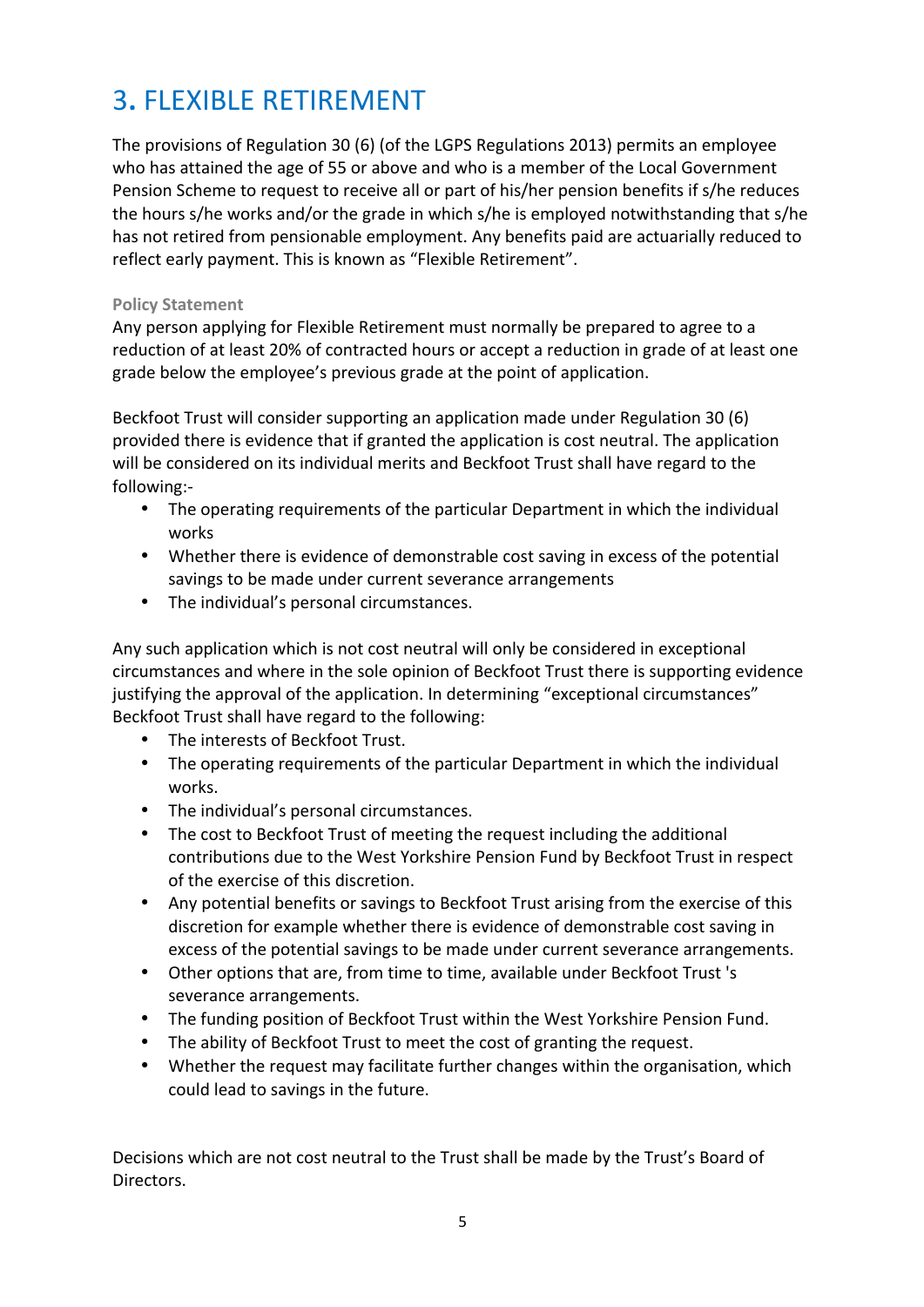### 4. WAIVING ACTUARIAL REDUCTIONS

The provisions of Regulation 30(8) (of the LGPS Regulations 2013) allow the employer to waive all or part of the actuarial reductions applied to a member's benefits as follows:

- All of the reductions in respect of pre 1 April 2014 benefits but only on *compassionate grounds* (paragraph 2 of Schedule 2 of the LGPS (Transitional Provisions, Savings and Amendment) Regulations 2014);
- All or part of the actuarial reductions in respect of post 1 April 2014 benefits *on any grounds.*

#### **Policy Statement**

The made by Beckfoot Trust **does not** consider the exercise of this discretion to be an integral part of its employment policy.

This discretion will only be exercised in the most exceptional circumstances. Applications for Beckfoot Trust to waive all of the actuarial reductions applied to benefits for service before 1 April 2014 on the grounds of compassion will only be considered if:

- In Beckfoot Trust 's sole opinion, the special extenuating circumstances surrounding the application, along with the supporting evidence provided, justify approval and
- Beckfoot Trust can meet the cost of granting such a request.

Applications for Beckfoot Trust to waive all, or part, of the actuarial reductions applied to benefits for service after 1 April 2014 will only be considered with regard to the following:

- In Beckfoot Trust's sole opinion, the special extenuating circumstances surrounding the application, along with the supporting evidence provided, justify approval;
- There are demonstrable cost savings in excess of potential savings available under any severance arrangements in place from time to time;
- The request may facilitate further changes within the organisation which could lead to savings in future;
- Beckfoot Trust can meet the cost of granting such a request:

Decisions as to whether to waive the actuarial reductions applied to a member's pension benefits shall be made by the Trust's Board of Directors.